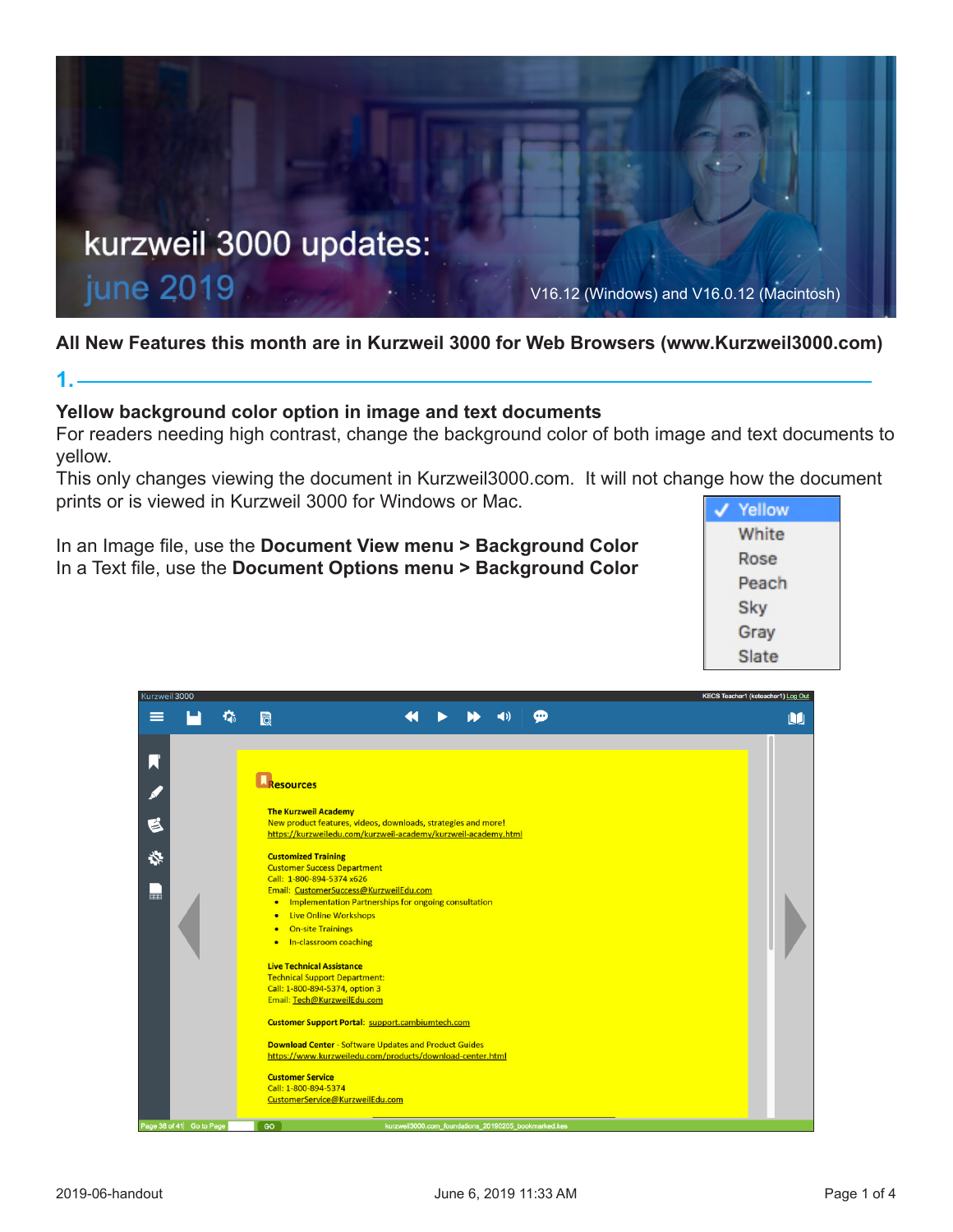# **Open Files in Google Shared Drives**

The Google Drive button now includes Shared Drives. Note, Google has changed the name of Team Drives to Shared Drives.

When you click the Google Drive button from the Universal Library, you will see Shared Drives included in the location options at the top of the dialog box.

| Select a file       |      |           |              |                      |                |
|---------------------|------|-----------|--------------|----------------------|----------------|
| Previously selected | PDFs | Documents | Google Drive | <b>Shared drives</b> | Shared with me |

## $3.$  —

 $2. -$ 

# **Quick Return to Last Three Recent Files**

A new dropdown for recent files has been added to the **Main Menu** to quickly go back to your last 3 recent files.

| <b>Recent Files</b><br><b>Universal Library</b>                                               | spanishfordummies.pdf.kes<br>diagramming_sentences.kes<br>kurzweil3000_com_foundations_bookmarked.pdf.kes |                                                                                                                                                                                                                                                                                                                                                                                                                                                                                                     |
|-----------------------------------------------------------------------------------------------|-----------------------------------------------------------------------------------------------------------|-----------------------------------------------------------------------------------------------------------------------------------------------------------------------------------------------------------------------------------------------------------------------------------------------------------------------------------------------------------------------------------------------------------------------------------------------------------------------------------------------------|
| My Account                                                                                    | <b>My Account</b>                                                                                         |                                                                                                                                                                                                                                                                                                                                                                                                                                                                                                     |
| Reports                                                                                       | <b>Reports</b>                                                                                            |                                                                                                                                                                                                                                                                                                                                                                                                                                                                                                     |
| Profile                                                                                       | Profile                                                                                                   |                                                                                                                                                                                                                                                                                                                                                                                                                                                                                                     |
| Users                                                                                         | <b>Users</b>                                                                                              |                                                                                                                                                                                                                                                                                                                                                                                                                                                                                                     |
| Help                                                                                          |                                                                                                           | 碖<br>ति                                                                                                                                                                                                                                                                                                                                                                                                                                                                                             |
| <b>Two New Netherlands Dutch Voices</b><br>language reading voices in the Audio Options menu. | Daan and Jasmijn voices have been added to the available foreign                                          | Rod - US English<br>Ryan - US English<br>Tracy - US English<br>√ Will - US English<br>Rodrigo - NA Spanish<br>Rosa - NA Spanish<br>Louise - French Canadian<br>Marcia - Brazilian Portuguese<br>Celia - Portuguese<br>Lisa - Australian English<br>Tyler - Australian English<br>Lucy - UK English<br>Peter - UK English<br>Deepa - Indian English<br>Femke - Dutch<br>Jeroen - Belgian Dutch<br>Sofie - Belgian Dutch<br>Daan - Netherlands Dutch<br>Jasmijn - Netherlands Dutch<br>Manon - French |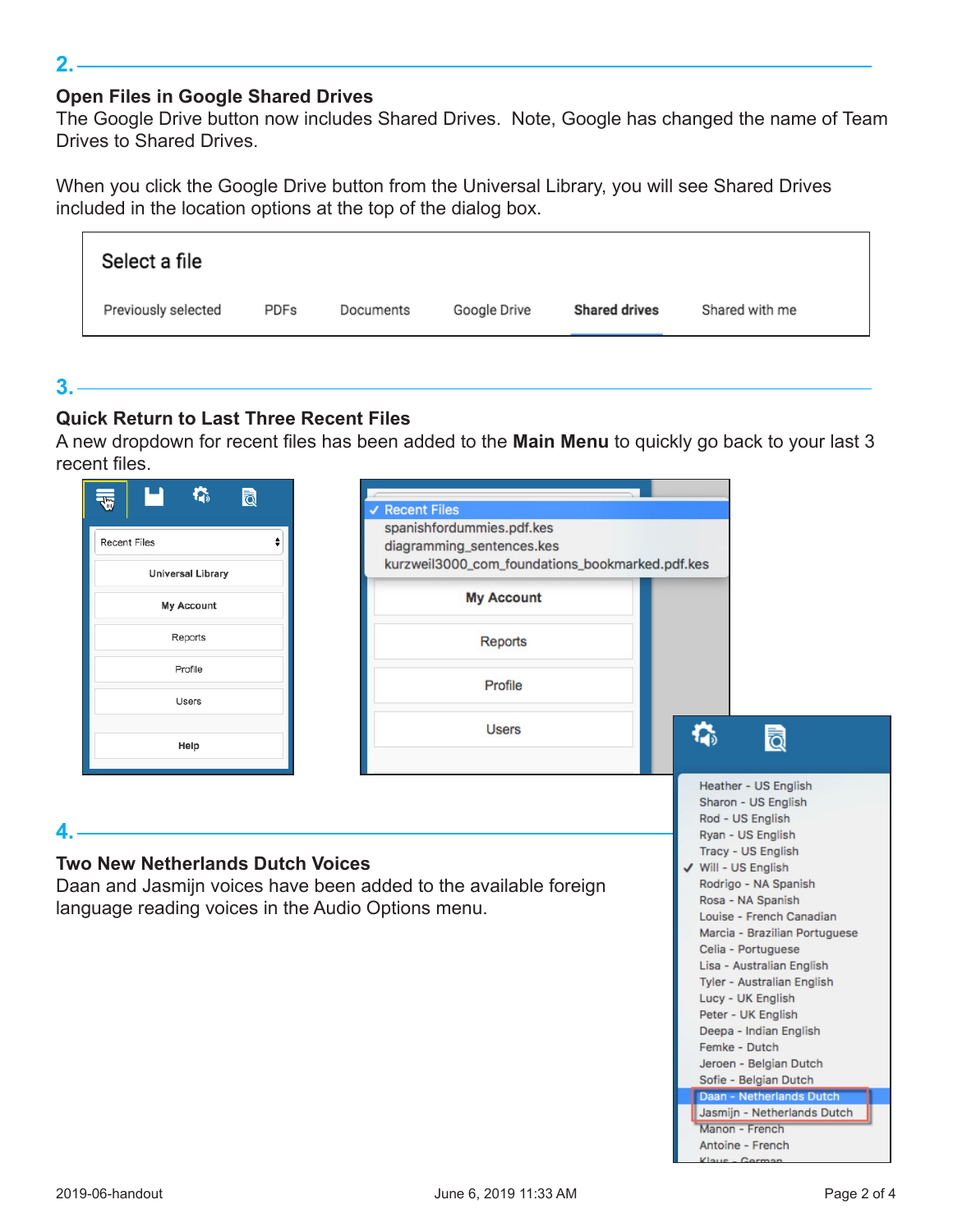### **Add Language Tags to Image Documents**

For documents in multiple languages, use the **Language button** to mark the reading language in an image file.

When opening a file for the first time in Kurzweil3000.com, text in English, Spanish and French is automatically detected and tagged by paragraph, so the appropriate reading voice will be heard when reading the text.

For other languages, or units smaller than a paragraph, you have the option to manually tag the text. A reading voice matching the language you have assigned will automatically read the text when the document is read in Kurzweil3000.com or Kurzweil 3000 for Windows.

Click the **Tools menu** and choose the **Language button**.

Each reading language has a designated color.

Click on a language on the right, then **click and drag** across the text you want to tag. The one you have selected will be marked with a check and an oval outline.

When you are done tagging, click **Save.**



#### **5.**